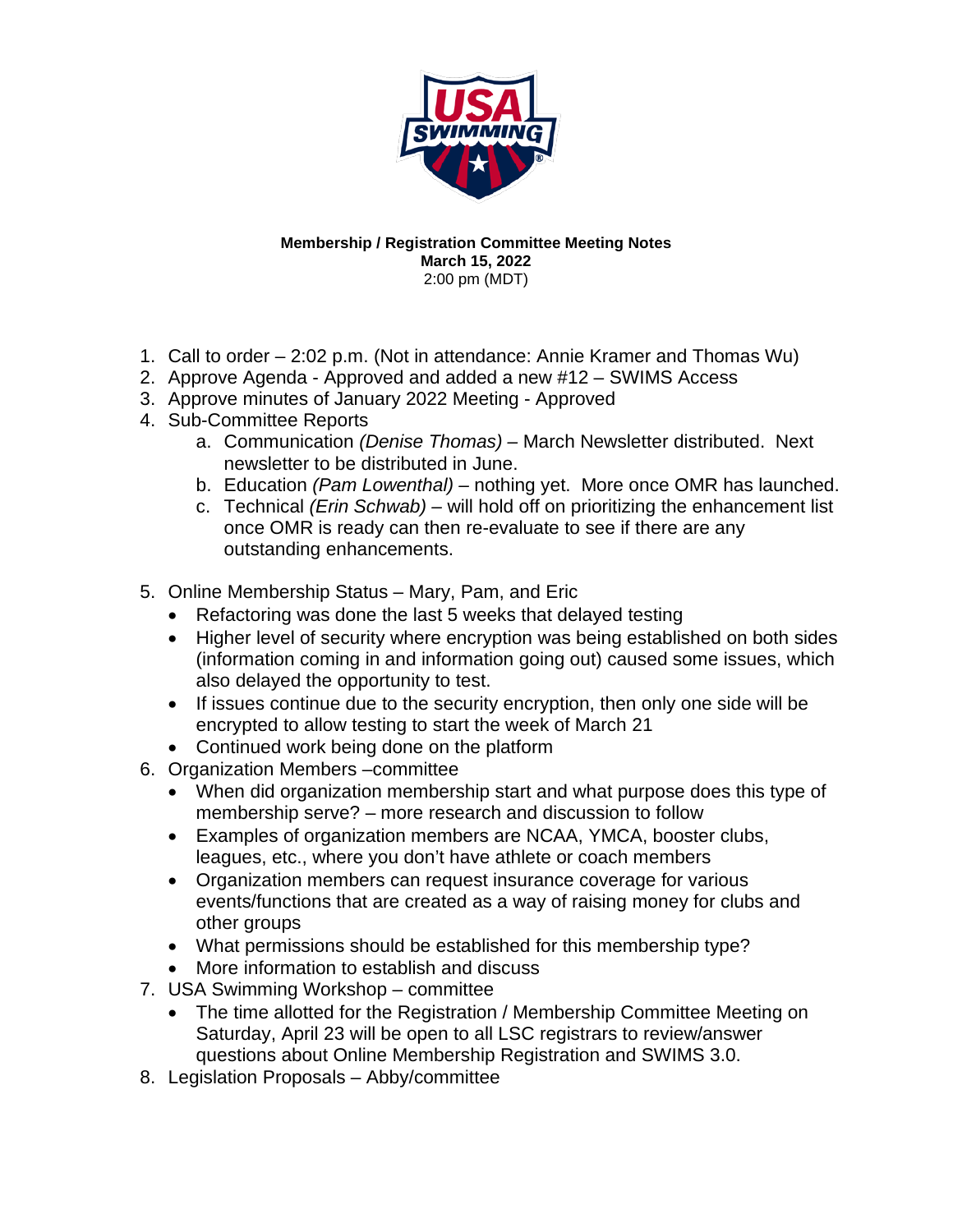

- Amendments are requested to be filed early March 30 (May 15 is still the deadline to submit proposals)
- The idea of submitting proposals early is to allow USA Swimming membership to have a notice and comment period in advance of May 15, when final proposals are to be submitted to the Rules and Regulations Committee.
- By getting the proposals early, they will be available to discuss as the USA Swimming Workshop at the end of April.
- These opportunities will result in final proposed legislation that considers the member feedback between April – May 15.
- 9. New club registration vs. renewing club Mary and committee
	- A club that has not been registered for two years or longer. base 2 years on last registration year; must renew prior to 12/31 of second year after last registration year.
	- A college/university/private secondary school must complete the steps required of a new club if it chooses to expand its organization to include an age group program or, in the case of a secondary school, athletes that are not enrolled at the school.
	- A seasonal club changes to a year-round club.
	- In all other situations, the LSC registrar and USA Swimming membership manager will confer to determine the steps that need to be taken by the club
	- In the situation where a club changes its governance structure, i.e., changing from an institution owned or coach owned club to a parent run board, the club will be required to re-submit the current USA Swimming Club Registration Form. This will provide the additional required information such as names of board members and the like. This updated application should be submitted as soon as the change in structure occurs even if already registered for the year. This is important to do so that up to date information is on file with the LSC and USA Swimming.
	- In other situations, the LSC registrar and USA Swimming Membership Manager will confer to determine the steps that need to be taken by the club.

10.National Meet Assignments

- TYR Pro Swim Series, San Antonio, TX (3/30-4/2, 2022) Carole Lee
- Open Water National + Junior Championships, Fort Myers Beach, FL (4/1-3, 2022) – Barb Frith
- Phillips 66 International Team Trials, Greensboro, NC (4/26-30, 2022) Pam/Eric
- TYR Pro Swim Series, Mission Viejo, CA (6/1-4, 2022) Erin
- Phillips 66 National Championships, Irvin, CA (7/26-30, 2022) Eric
- Futures Championships, 7/27-30, 2022
	- i. Geneva, OH Erin